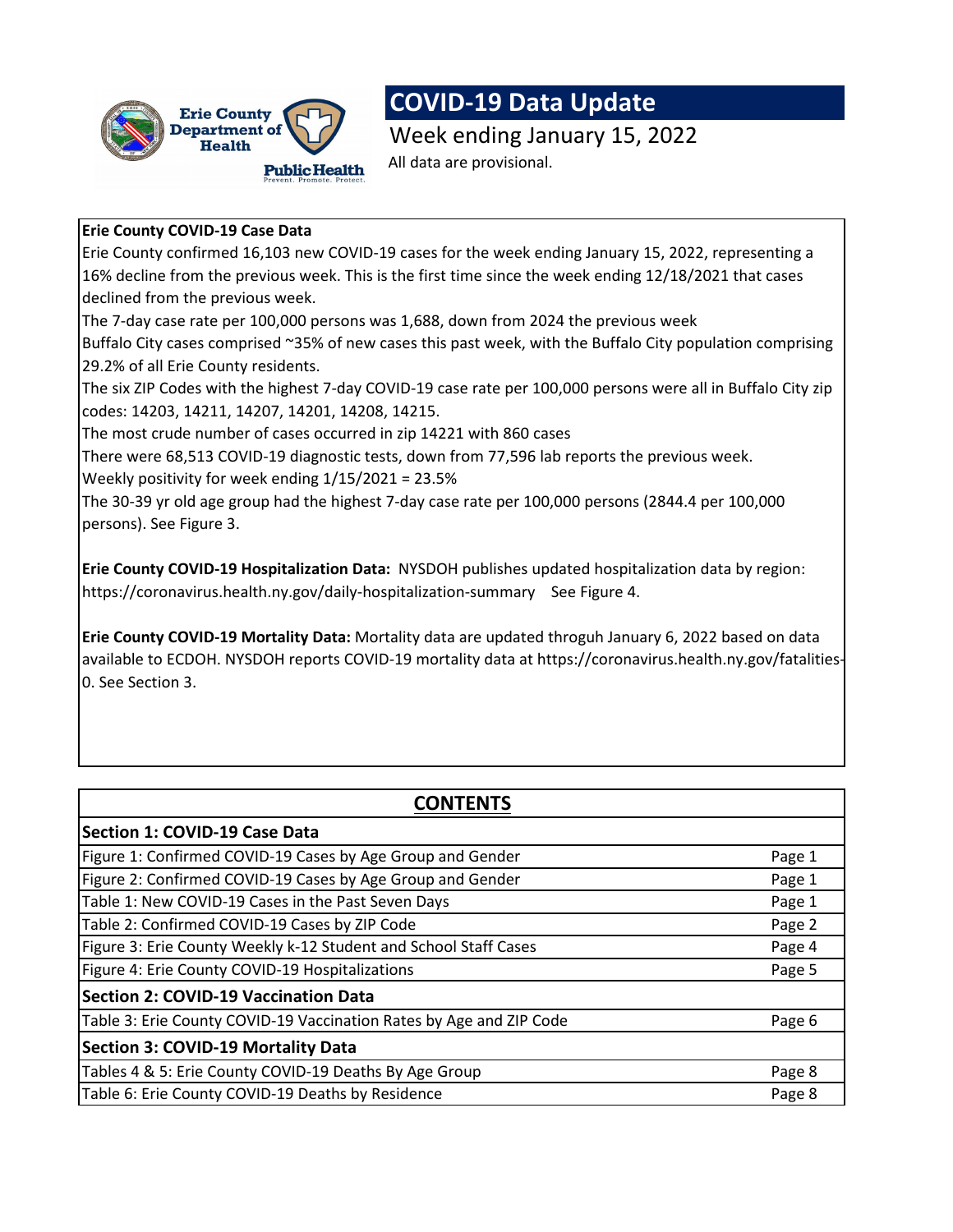# **Section 1: Confirmed COVID-19 Cases**

#### Figure 1

## *Confirmed COVID-19 Cases by Age Group and Gender (March 2020 - January 15, 2022)*



#### Figure 2

# *Confirmed COVID-19 Cases by Age Group (January 9-15, 2022)*



### Table 1

### *New Cases in the Past Seven Days*

|                    |                            | <b>Total New Cases in the Past</b> |                                                         |
|--------------------|----------------------------|------------------------------------|---------------------------------------------------------|
|                    | <b>New Cases in Past 7</b> | Seven Days per 100,000             |                                                         |
| <b>Week Ending</b> | <b>Days</b>                | Persons*                           |                                                         |
| 12/11/2021         | 4,345                      | 455                                | This metric shows trends                                |
| 12/18/2021         | 3,472                      | 364                                | over time. 100+ new cases                               |
| 12/25/2021         | 5,108                      | 535                                | in the past seven days per<br>100,000 persons indicates |
| 1/1/2022           | 13,460                     | 1,411                              | "high" COVID-19                                         |
|                    |                            |                                    | transmission per CDC.                                   |
| 1/8/2022           | 19,318                     | 2,024                              |                                                         |
| 1/15/2022          | 16,103                     | 1,688                              |                                                         |

\*Population Source: 2020 U.S. Census Bureau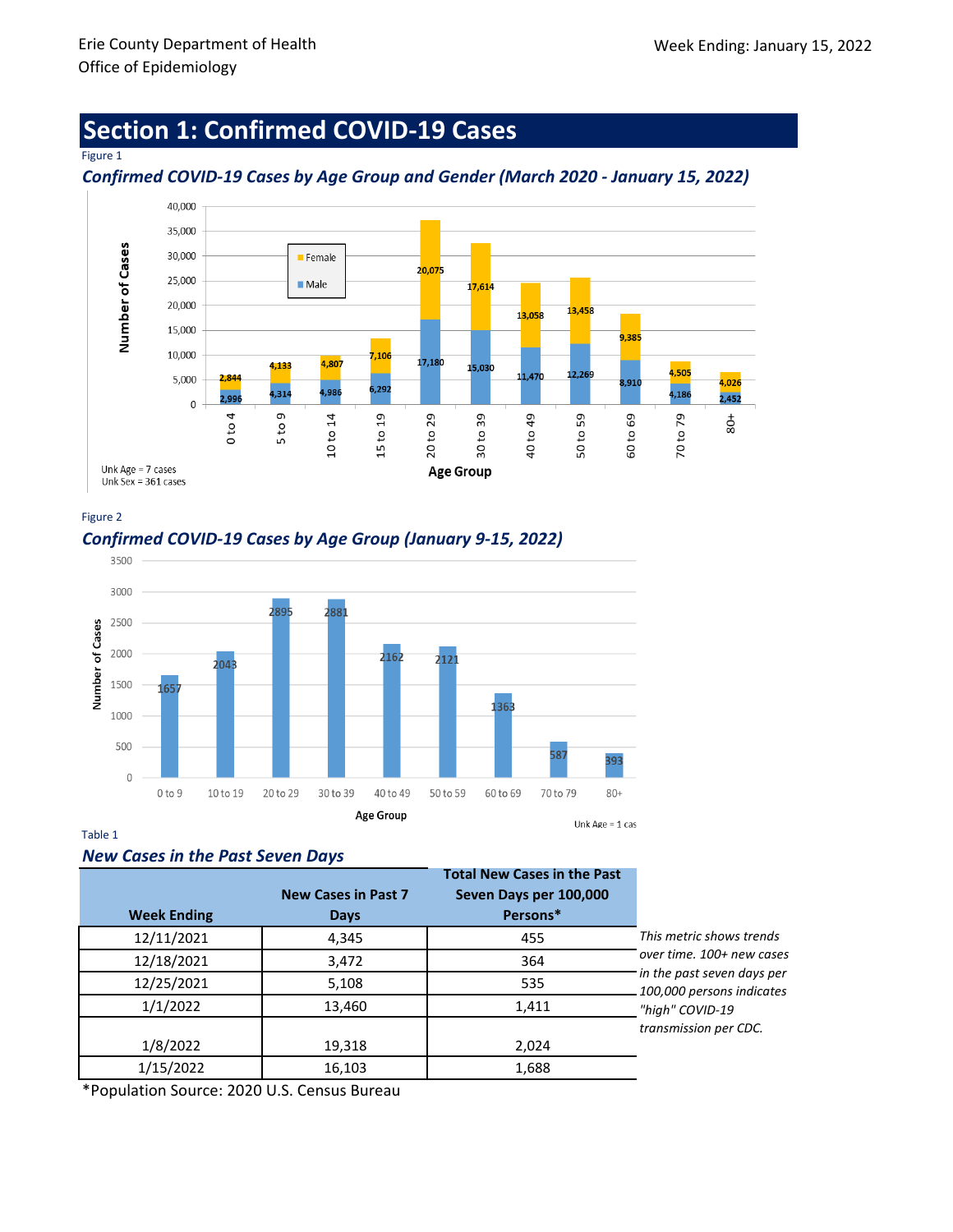### Table 2

# *Confirmed Cases by Zip Code*

| Zip Code City |                                       | <b>Cases</b> | <b>Zip Code</b><br>Population** | <b>New Daily Cases</b><br>per 100,000<br>Persons on 7-Day<br><b>Rolling Average</b> <sup>1</sup> | <b>Total New Cases per</b><br>100,000 Persons in<br>the Past 7 Days <sup>2</sup> |
|---------------|---------------------------------------|--------------|---------------------------------|--------------------------------------------------------------------------------------------------|----------------------------------------------------------------------------------|
| 14221         | Amherst/Williamsville/Clarence        | 860          | 53,555                          | 229.4                                                                                            | 1605.8                                                                           |
| 14215         | <b>Buffalo (East)</b>                 | 830          | 39,999                          | 296.4                                                                                            | 2075.1                                                                           |
| 14150         | <b>Tonawanda</b>                      | 722          | 41,676                          | 247.5                                                                                            | 1732.4                                                                           |
| 14224         | <b>West Seneca</b>                    | 697          | 39,889                          | 249.6                                                                                            | 1747.3                                                                           |
| 14225         | Cheektowaga                           | 685          | 33,385                          | 293.1                                                                                            | 2051.8                                                                           |
| 14075         | Hamburg                               | 658          | 41,937                          | 224.1                                                                                            | 1569.0                                                                           |
| 14086         | Lancaster                             | 586          | 31,847                          | 262.9                                                                                            | 1840.0                                                                           |
| 14207         | <b>Buffalo (Black Rock/Riverside)</b> | 578          | 23,552                          | 350.6                                                                                            | 2454.1                                                                           |
| 14211         | Buffalo/Cheektowaga                   | 558          | 22,611                          | 352.5                                                                                            | 2467.8                                                                           |
| 14213         | <b>Buffalo (West Side)</b>            | 482          | 24,465                          | 281.5                                                                                            | 1970.2                                                                           |
| 14226         | Amherst (Snyder/Eggertsville)         | 482          | 29,267                          | 235.3                                                                                            | 1646.9                                                                           |
| 14127         | <b>Orchard Park</b>                   | 474          | 29,961                          | 226.0                                                                                            | 1582.1                                                                           |
| 14043         | <b>Depew</b>                          | 460          | 24,742                          | 265.6                                                                                            | 1859.2                                                                           |
| 14220         | <b>Buffalo (South)</b>                | 422          | 24,227                          | 248.8                                                                                            | 1741.9                                                                           |
| 14206         | <b>Buffalo (Kaisertown)</b>           | 418          | 20,751                          | 287.8                                                                                            | 2014.4                                                                           |
| 14217         | <b>Kenmore</b>                        | 402          | 23,480                          | 244.6                                                                                            | 1712.1                                                                           |
| 14227         | Cheektowaga                           | 373          | 23,426                          | 227.5                                                                                            | 1592.2                                                                           |
| 14072         | <b>Grand Island</b>                   | 371          | 20,374                          | 260.1                                                                                            | 1820.9                                                                           |
| 14223         | Tonawanda                             | 370          | 22,665                          | 233.2                                                                                            | 1632.5                                                                           |
| 14216         | <b>Buffalo (North)</b>                | 367          | 22,431                          | 233.7                                                                                            | 1636.1                                                                           |
| 14218         | Lackawanna                            | 362          | 19,039                          | 271.6                                                                                            | 1901.4                                                                           |
| 14228         | Amherst (Getzville)                   | 348          | 20,857                          | 238.4                                                                                            | 1668.5                                                                           |
| 14051         | <b>Amherst (East)</b>                 | 324          | 19,533                          | 237.0                                                                                            | 1658.7                                                                           |
| 14214         | <b>Buffalo (University)</b>           | 305          | 19,775                          | 220.3                                                                                            | 1542.4                                                                           |
| 14210         | <b>Buffalo (South)</b>                | 289          | 14,694                          | 281.0                                                                                            | 1966.8                                                                           |
| 14201         | <b>Buffalo (Downtown)</b>             | 260          | 11,549                          | 321.6                                                                                            | 2251.3                                                                           |
| 14208         | <b>Buffalo (east)</b>                 | 242          | 11,125                          | 310.8                                                                                            | 2175.3                                                                           |
| 14052         | Aurora                                | 229          | 17,329                          | 188.8                                                                                            | 1321.5                                                                           |
| 14212         | <b>Buffalo (Broadway)/Sloan</b>       | 220          | 10,641                          | 295.4                                                                                            | 2067.5                                                                           |
| 14219         | <b>Blasdell</b>                       | 189          | 11,536                          | 234.0                                                                                            | 1638.3                                                                           |
| 14004         | Alden                                 | 188          | 12,704                          | 211.4                                                                                            | 1479.8                                                                           |
| 14204         | <b>Buffalo (East)</b>                 | 174          | 8,691                           | 286.0                                                                                            | 2002.1                                                                           |
| 14222         | Buffalo (Elmwood Village)             | 165          | 14,046                          | 167.8                                                                                            | 1174.7                                                                           |
| 14032         | <b>Clarence (North)</b>               | 152          | 7,989                           | 271.8                                                                                            | 1902.6                                                                           |
| 14031         | Clarence                              | 144          | 9,392                           | 219.0                                                                                            | 1533.2                                                                           |
| 14059         | Elma                                  | 137          | 8,933                           | 219.1                                                                                            | 1533.6                                                                           |
| 14085         | Hamburg (Lake View)                   | 133          | 7,353                           | 258.4                                                                                            | 1808.8                                                                           |
| 14209         | <b>Buffalo (Delaware)</b>             | 132          | 7,926                           | 237.9                                                                                            | 1665.4                                                                           |
| 14001         | Akron                                 | 130          | 9,464                           | 196.2                                                                                            | 1373.6                                                                           |
| 14006         | Angola                                | 129          | 9,858                           | 186.9                                                                                            | 1308.6                                                                           |
| 14141         | Springville                           | 123          | 7,728                           | 227.4                                                                                            | 1591.6                                                                           |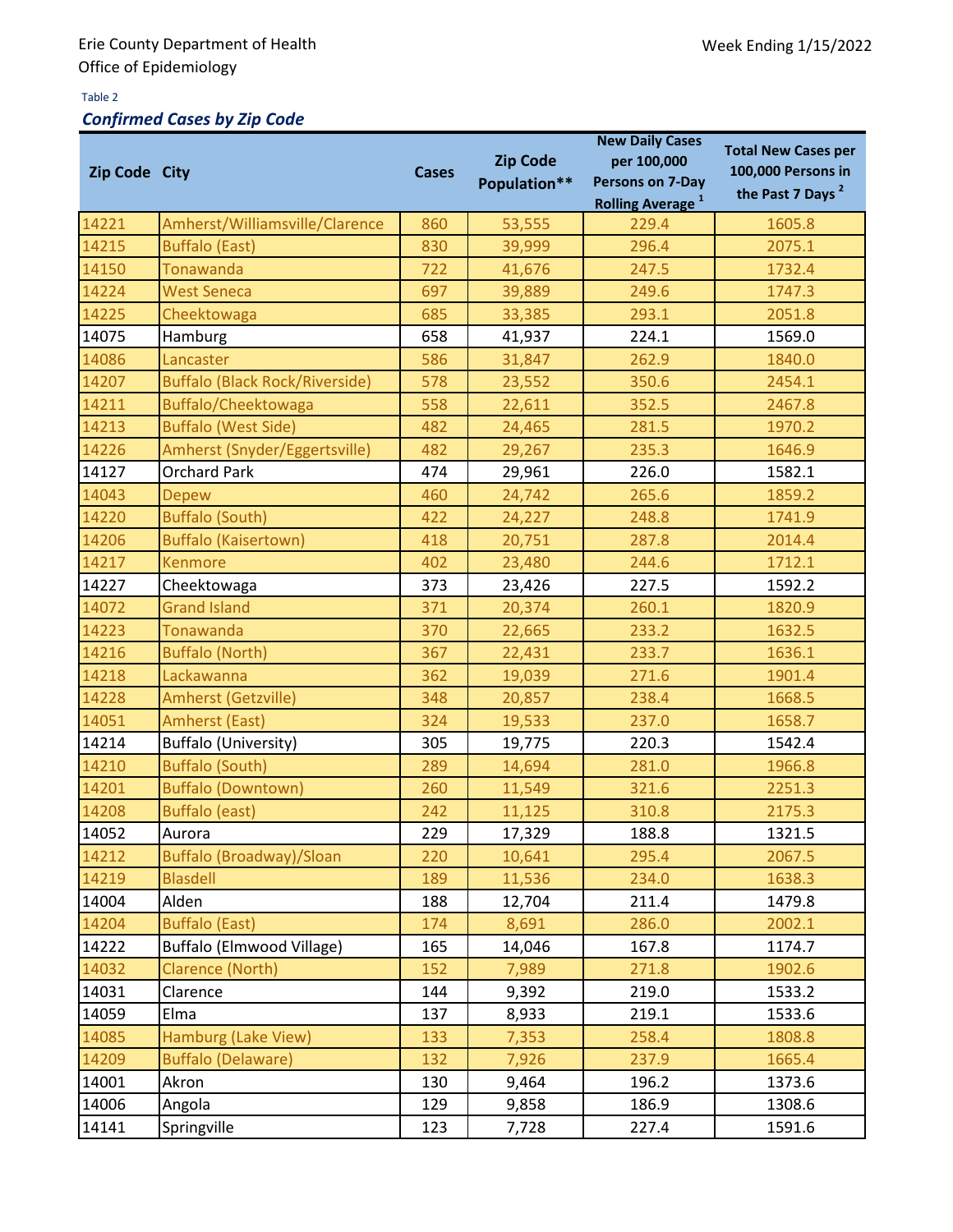## Erie County Department of Health Office of Epidemiology

| Zip Code City |                              | <b>Cases</b> | <b>Zip Code</b><br>Population** | <b>New Daily Cases</b><br>per 100,000<br><b>Persons on 7-Day</b><br><b>Rolling Average</b> <sup>1</sup> | <b>Total New Cases per</b><br>100,000 Persons in<br>the Past 7 Days <sup>2</sup> |  |
|---------------|------------------------------|--------------|---------------------------------|---------------------------------------------------------------------------------------------------------|----------------------------------------------------------------------------------|--|
| 14068         | Amherst (Getzville)          | 118          | 7,150                           | 235.8                                                                                                   | 1650.3                                                                           |  |
| 14057         | Eden                         | 102          | 8,116                           | 179.5                                                                                                   | 1256.8                                                                           |  |
| 14047         | Derby                        | 88           | 6,440                           | 195.2                                                                                                   | 1366.5                                                                           |  |
| 14080         | <b>Holland</b>               | 83           | 4,330                           | 273.8                                                                                                   | 1916.9                                                                           |  |
| 14202         | <b>Buffalo (Downtown)</b>    | 75           | 3,911                           | 274.0                                                                                                   | 1917.7                                                                           |  |
| 14203         | <b>Buffalo</b>               | 49           | 1,618                           | 432.6                                                                                                   | 3028.4                                                                           |  |
| 14025         | Boston                       | 46           | 3,039                           | 216.2                                                                                                   | 1513.7                                                                           |  |
| 14111         | <b>North Collins</b>         | 44           | 3,352                           | 187.5                                                                                                   | 1312.6                                                                           |  |
| 14139         | <b>Wales</b>                 | 44           | 2,125                           | 295.8                                                                                                   | 2070.6                                                                           |  |
| 14034         | Collins                      | 40           | 2,742                           | 208.4                                                                                                   | 1458.8                                                                           |  |
| 14033         | Colden                       | 38           | 2,219                           | 244.6                                                                                                   | 1712.5                                                                           |  |
| 14170         | West Falls                   | 31           | 2,286                           | 193.7                                                                                                   | 1356.1                                                                           |  |
| 14055         | <b>East Concord</b>          | 27           | 1,405                           | 274.5                                                                                                   | 1921.7                                                                           |  |
| 14070         | Gowanda                      | 24           | 6,732                           | 50.9                                                                                                    | 356.5                                                                            |  |
| 14081         | Irving                       | 20           | 3,095                           | 92.3                                                                                                    | 646.2                                                                            |  |
| 14091         | Lawtons                      | 18           | 1,079                           | 238.3                                                                                                   | 1668.2                                                                           |  |
| 14030         | Chaffee                      | 17           | 1,807                           | 134.4                                                                                                   | 940.8                                                                            |  |
| 14069         | Glenwood                     | 15           | 844                             | 253.9                                                                                                   | 1777.3                                                                           |  |
| 14026         | Bowmansville                 | 12           | 674                             | X                                                                                                       | X                                                                                |  |
| 14102         | Marilla                      | 10           | 1,281                           | X                                                                                                       | X                                                                                |  |
|               | 14260-142 Amherst (UB)       | 8            | 10,300                          | X                                                                                                       | X                                                                                |  |
| 14231         | <b>Buffalo</b>               | $\ast$       | n/a                             | X                                                                                                       | X                                                                                |  |
|               | All Erie County <sup>+</sup> | 16,103       | 954,236                         | 241.1                                                                                                   | 1687.5                                                                           |  |

*\*\*Population Source: ZIP code data from U.S. Census Bureau, DP-1, General Population & Housing Characteristics*

*ZCTAs are an approximation of mailing ZIP codes*

Highlighted: 7-day case rates = 1,600+

*Buffalo and Erie County from 2010 (U.S. Census Redistricting Data, PL 94-171) Summary File*

*1 Calculated by dividing total cases in past 7 days by 7, then dividing by ZIP code pop. & multiplying by 100,000*

*2 Calculated by dividing total cases in the past 7 days by the zip code population, and multiplying by 100,000*

*ⴕ Total Population Value for Erie County (954,236) from 2020 U.S. Census Bureau used to calculate 'All Erie County' daily and 7-day case rates*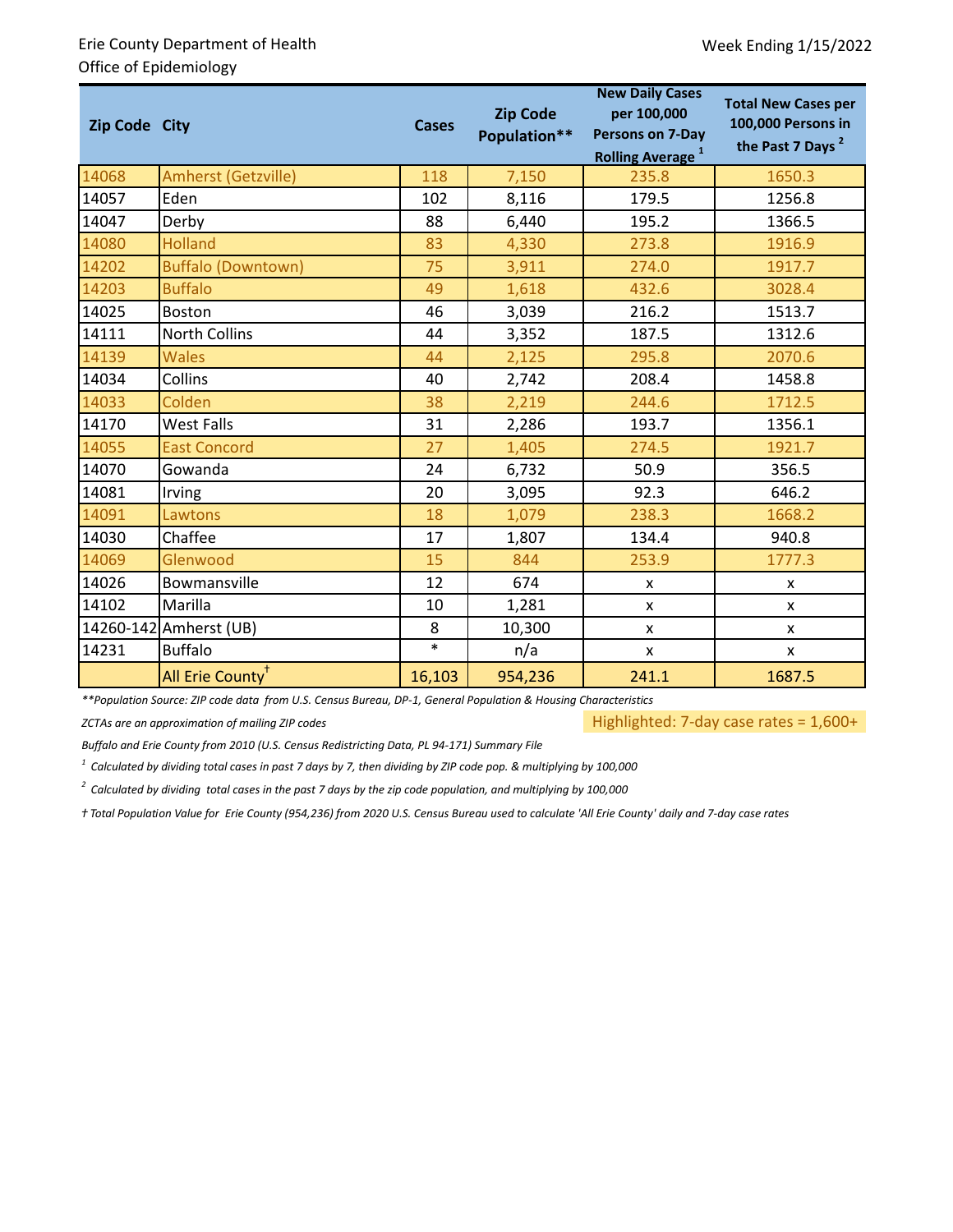Figure 3: Erie County Weekly Student and School Staff COVID-19 Cases



\*Data are incomplete for the past two weeks due to lags in reporting from schools and labs.

These data do not include self-reported at-home COVID-19 positive tests.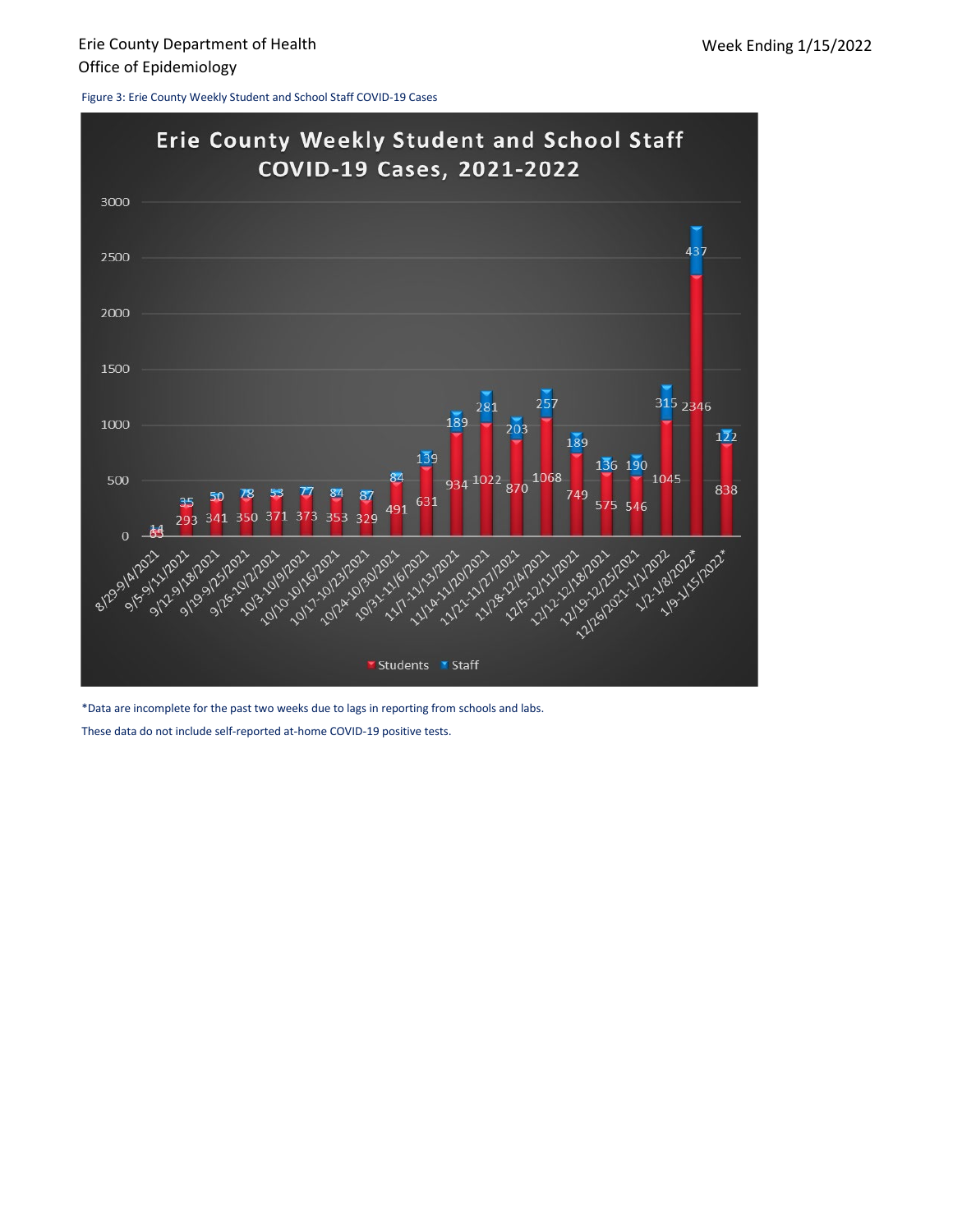## Erie County Department of Health Office of Epidemiology

#### Figure 4



Data provided by Erie County hospitals and NYSDOH. Patients may include residents from outside Erie County.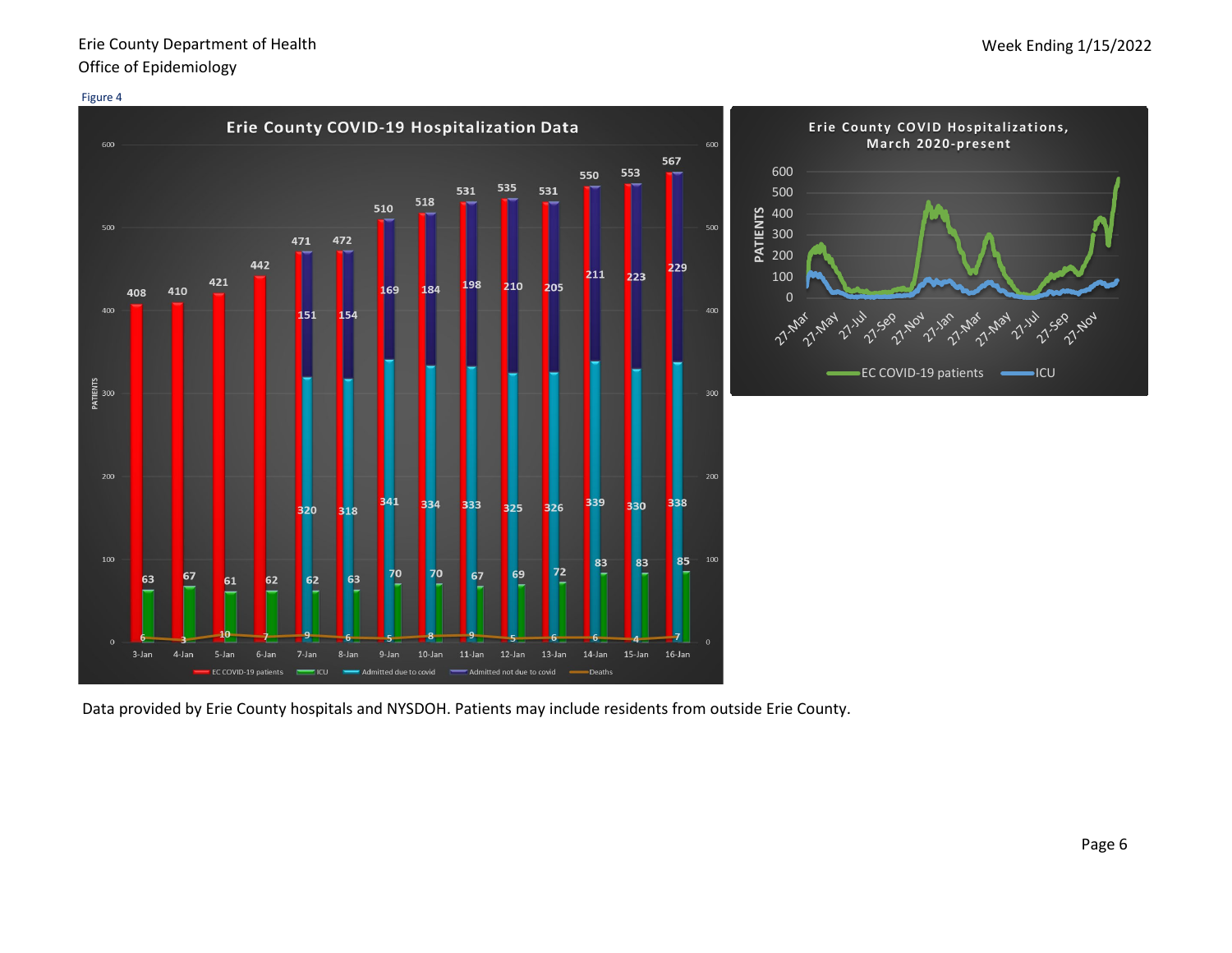### Table 3

## *Erie County COVID-19 Vaccination Rates by Age and Zip Code (Data through January 17, 2022)*

|                                |                                 | Percent of Population Vaccinated (with at least one dose) |             |             |           |                           |  |  |  |
|--------------------------------|---------------------------------|-----------------------------------------------------------|-------------|-------------|-----------|---------------------------|--|--|--|
| <b>City</b><br><b>Zip Code</b> |                                 | 0-19 years                                                | 20-34 years | 35-64 years |           | 65 years old 20 years and |  |  |  |
|                                |                                 | old                                                       | old         | old         | and older | older                     |  |  |  |
|                                | 14034 Collins                   | 36.6%                                                     | 28.7%       | 34.1%       | 89.7%     | 40.6%                     |  |  |  |
|                                | 14112 North Evans               | n/a                                                       | 31.1%       | n/a         | 48.3%     | 41.9%                     |  |  |  |
|                                | 14061 Farnham                   | 6.5%                                                      | 20.0%       | 46.4%       | 100.0%    | 42.8%                     |  |  |  |
|                                | 14070 Gowanda                   | 26.7%                                                     | 29.7%       | 45.5%       | 75.4%     | 47.0%                     |  |  |  |
|                                | 14035 Collins Center            | 9.8%                                                      | 100.0%      | 37.2%       | 100.0%    | 51.9%                     |  |  |  |
|                                | 14030 Chaffee                   | 19.1%                                                     | 51.9%       | 51.5%       | 81.3%     | 58.4%                     |  |  |  |
|                                | 14170 West Falls                | 28.8%                                                     | 72.8%       | 48.8%       | 100.0%    | 60.5%                     |  |  |  |
|                                | 14111 North Collins             | 28.6%                                                     | 54.3%       | 60.5%       | 100.0%    | 64.9%                     |  |  |  |
|                                | 14004 Alden                     | 26.8%                                                     | 52.0%       | 62.3%       | 84.2%     | 65.2%                     |  |  |  |
|                                | 14055 East Concord              | 28.8%                                                     | 61.1%       | 58.5%       | 100.0%    | 67.2%                     |  |  |  |
|                                | 14025 Boston                    | 32.9%                                                     | 83.3%       | 63.1%       | 69.3%     | 67.5%                     |  |  |  |
|                                | 14080 Holland                   | 28.7%                                                     | 56.0%       | 61.2%       | 96.0%     | 67.9%                     |  |  |  |
|                                | 14210 Buffalo                   | 32.2%                                                     | 54.5%       | 73.0%       | 84.4%     | 68.1%                     |  |  |  |
|                                | 14208 Buffalo                   | 28.6%                                                     | 55.7%       | 83.4%       | 70.5%     | 69.8%                     |  |  |  |
|                                | 14206 Buffalo                   | 32.3%                                                     | 59.6%       | 73.1%       | 79.1%     | 70.2%                     |  |  |  |
|                                | 14222 Buffalo (Elmwood Village) | 33.5%                                                     | 57.6%       | 89.4%       | 80.0%     | 72.3%                     |  |  |  |
|                                | 14001 Akron                     | 34.6%                                                     | 59.3%       | 65.8%       | 100.0%    | 72.4%                     |  |  |  |
|                                | 14215 Buffalo                   | 28.6%                                                     | 58.4%       | 76.0%       | 100.0%    | 73.1%                     |  |  |  |
|                                | 14219 Blasdell                  | 34.5%                                                     | 59.7%       | 72.5%       | 96.7%     | 73.9%                     |  |  |  |
|                                | 14211 Buffalo                   | 35.4%                                                     | 66.4%       | 76.6%       | 85.4%     | 74.2%                     |  |  |  |
|                                | 14047 Derby                     | 34.2%                                                     | 64.0%       | 68.8%       | 100.0%    | 74.7%                     |  |  |  |
|                                | 14204 Buffalo                   | 28.4%                                                     | 68.8%       | 73.8%       | 89.0%     | 74.8%                     |  |  |  |
|                                | 14091 Lawtons                   | 39.1%                                                     | 42.9%       | 86.3%       | 89.6%     | 75.4%                     |  |  |  |
|                                | 14006 Angola                    | 31.6%                                                     | 66.1%       | 74.0%       | 85.7%     | 75.6%                     |  |  |  |
|                                | 14069 Glenwood                  | 34.5%                                                     | 79.6%       | 68.9%       | 89.2%     | 75.7%                     |  |  |  |
|                                | 14218 Lackawanna                | 26.1%                                                     | 58.7%       | 78.1%       | 95.7%     | 75.8%                     |  |  |  |
|                                | 14141 Springville               | 31.6%                                                     | 70.4%       | 69.9%       | 96.3%     | 76.7%                     |  |  |  |
|                                | 14207 Buffalo                   | 33.3%                                                     | 57.1%       | 91.1%       | 89.6%     | 76.7%                     |  |  |  |
| 14059 Elma                     |                                 | 34.5%                                                     | 68.3%       | 73.2%       | 88.6%     | 76.9%                     |  |  |  |
|                                | 14102 Marilla                   | 30.4%                                                     | 54.6%       | 81.8%       | 94.6%     | 77.4%                     |  |  |  |
|                                | 14214 Buffalo                   | 37.4%                                                     | 69.4%       | 84.9%       | 92.3%     | 78.7%                     |  |  |  |
|                                | 14139 South Wales               | 33.3%                                                     | 91.5%       | 67.8%       | 100.0%    | 79.0%                     |  |  |  |
|                                | 14216 Buffalo                   | 42.6%                                                     | 66.7%       | 82.9%       | 100.0%    | 79.5%                     |  |  |  |
| 14057 Eden                     |                                 | 41.6%                                                     | 86.6%       | 69.8%       | 100.0%    | 79.5%                     |  |  |  |
|                                | 14209 Buffalo                   | 29.5%                                                     | 70.4%       | 81.5%       | 100.0%    | 80.0%                     |  |  |  |
|                                | $14043$ Depew                   | 38.6%                                                     | 67.6%       | 80.7%       | 93.3%     | 80.2%                     |  |  |  |
|                                | 14212 Buffalo                   | 34.4%                                                     | 75.6%       | 83.3%       | 84.6%     | 80.5%                     |  |  |  |
|                                | 14225 Cheektowaga               | 39.3%                                                     | 63.4%       | 89.9%       | 91.9%     | 81.5%                     |  |  |  |
|                                | 14220 Buffalo                   | 38.3%                                                     | 71.2%       | 82.5%       | 98.0%     | 81.7%                     |  |  |  |
|                                | 14052 East Aurora               | 57.7%                                                     | 82.2%       | 75.5%       | 100.0%    | 82.9%                     |  |  |  |
|                                | 14150 Tonawanda                 | 41.0%                                                     | 75.5%       | 81.8%       | 93.9%     | 83.1%                     |  |  |  |

All data are provisional and represent data available at the time of the report.

https://covid19vaccine.health.ny.gov/vaccine-demographic-data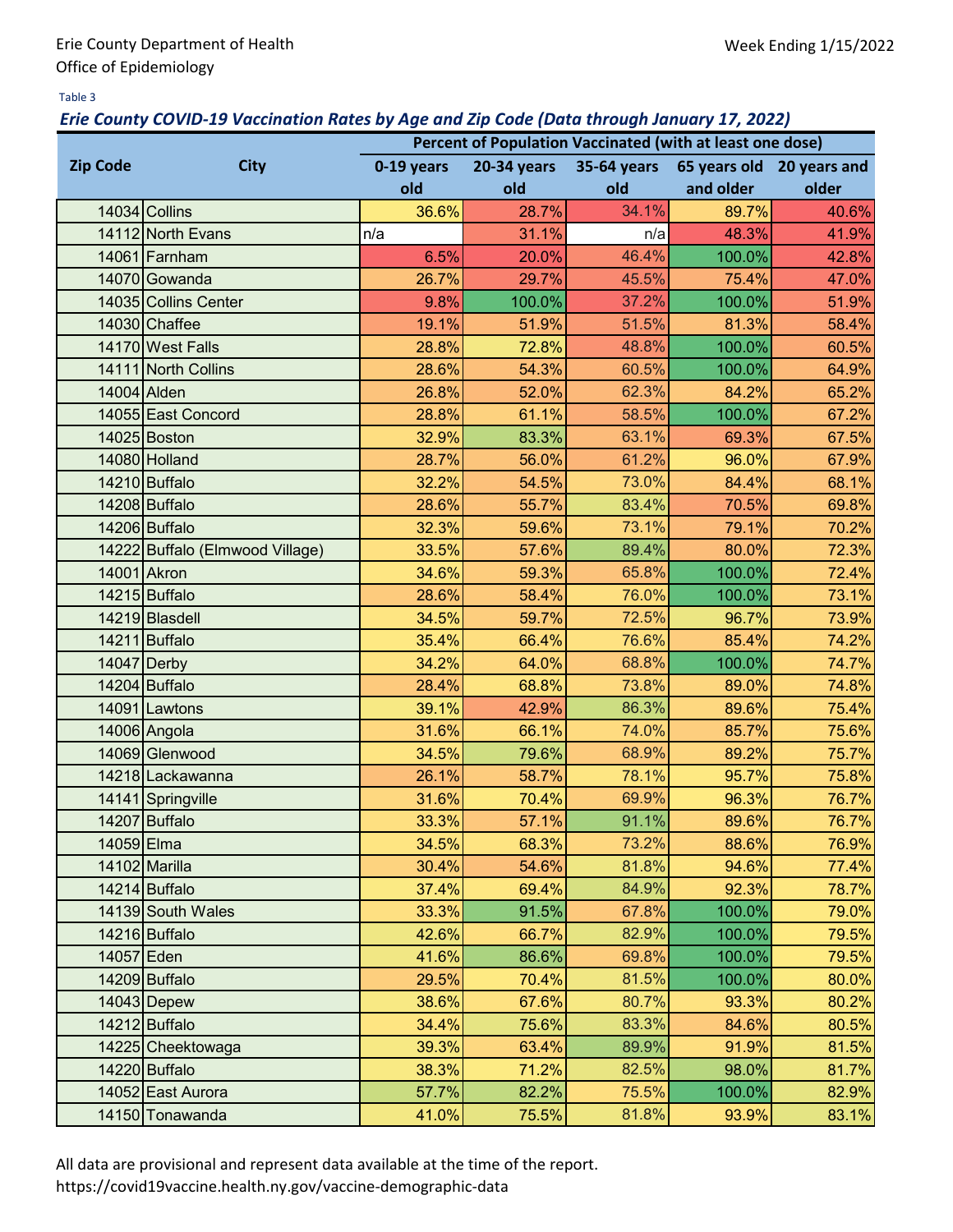# Erie County Department of Health Office of Epidemiology

|                 |                                      | Percent of Population Vaccinated (with at least one dose) |             |             |           |                           |  |  |  |  |
|-----------------|--------------------------------------|-----------------------------------------------------------|-------------|-------------|-----------|---------------------------|--|--|--|--|
| <b>Zip Code</b> | <b>City</b>                          |                                                           | 20-34 years | 35-64 years |           | 65 years old 20 years and |  |  |  |  |
|                 |                                      | old                                                       | old         | old         | and older | older                     |  |  |  |  |
|                 | 14201 Buffalo                        | 28.0%                                                     | 80.0%       | 81.7%       | 98.0%     | 83.2%                     |  |  |  |  |
|                 | 14031 Clarence                       | 47.5%                                                     | 72.6%       | 78.5%       | 100.0%    | 83.4%                     |  |  |  |  |
|                 | 14217 Kenmore                        | 48.9%                                                     | 86.6%       | 79.2%       | 90.7%     | 83.7%                     |  |  |  |  |
|                 | 14224 West Seneca                    | 44.9%                                                     | 76.1%       | 79.1%       | 99.5%     | 83.8%                     |  |  |  |  |
|                 | 14228 Amherst (Getzville)            | 48.2%                                                     | 74.5%       | 89.8%       | 94.5%     | 84.2%                     |  |  |  |  |
|                 | 14213 Buffalo                        | 29.2%                                                     | 77.0%       | 89.8%       | 93.0%     | 84.3%                     |  |  |  |  |
|                 | 14227 Cheektowaga                    | 48.7%                                                     | 71.1%       | 81.8%       | 100.0%    | 84.5%                     |  |  |  |  |
|                 | 14202 Buffalo                        | 35.9%                                                     | 65.5%       | 100.0%      | 100.0%    | 85.5%                     |  |  |  |  |
|                 | 14032 Clarence Center                | 50.6%                                                     | 99.5%       | 78.7%       | 100.0%    | 85.8%                     |  |  |  |  |
|                 | 14169 Wales Center                   | 65.5% n/a                                                 |             | 78.9%       | 100.0%    | 86.0%                     |  |  |  |  |
|                 | 14075 Hamburg                        | 48.4%                                                     | 87.6%       | 80.0%       | 100.0%    | 86.7%                     |  |  |  |  |
|                 | 14072 Grand Island                   | 47.4%                                                     | 89.5%       | 82.0%       | 100.0%    | 87.4%                     |  |  |  |  |
|                 | 14226 Amherst (Snyder/Eggertsville)  | 49.0%                                                     | 82.2%       | 86.9%       | 100.0%    | 87.7%                     |  |  |  |  |
|                 | 14051 East Amherst                   | 58.7%                                                     | 100.0%      | 81.0%       | 100.0%    | 88.1%                     |  |  |  |  |
|                 | 14223 Tonawanda                      | 42.0%                                                     | 83.7%       | 87.7%       | 100.0%    | 89.4%                     |  |  |  |  |
|                 | 14086 Lancaster                      | 51.9%                                                     | 91.1%       | 86.7%       | 100.0%    | 90.3%                     |  |  |  |  |
|                 | 14127 Orchard Park                   | 54.7%                                                     | 100.0%      | 83.6%       | 100.0%    | 91.0%                     |  |  |  |  |
|                 | 14026 Bowmansville                   | 100.0%                                                    | 100.0%      | 87.1%       | 100.0%    | 91.8%                     |  |  |  |  |
|                 | 14221 Amherst/Williamsville/Clarence | 58.1%                                                     | 100.0%      | 87.5%       | 95.6%     | 92.3%                     |  |  |  |  |
|                 | 14033 Colden                         | 53.0%                                                     | 100.0%      | 93.0%       | 95.5%     | 94.2%                     |  |  |  |  |
|                 | 14085 Lake View                      | 54.5%                                                     | 88.4%       | 99.1%       | 95.2%     | 95.6%                     |  |  |  |  |
|                 | 14068 Getzville                      | 64.7%                                                     | 100.0%      | 99.4%       | 92.4%     | 96.5%                     |  |  |  |  |
|                 | 14134 Sardinia                       | 40.0%                                                     | 100.0%      | 100.0%      | 100.0%    | 100.0%                    |  |  |  |  |
|                 | 14203 Buffalo                        | 44.7%                                                     | 100.0%      | 100.0%      | 100.0%    | 100.0%                    |  |  |  |  |
|                 | <b>Total</b>                         | 40.5%                                                     | 72.0%       | 80.5%       | 95.0%     | 81.2%                     |  |  |  |  |